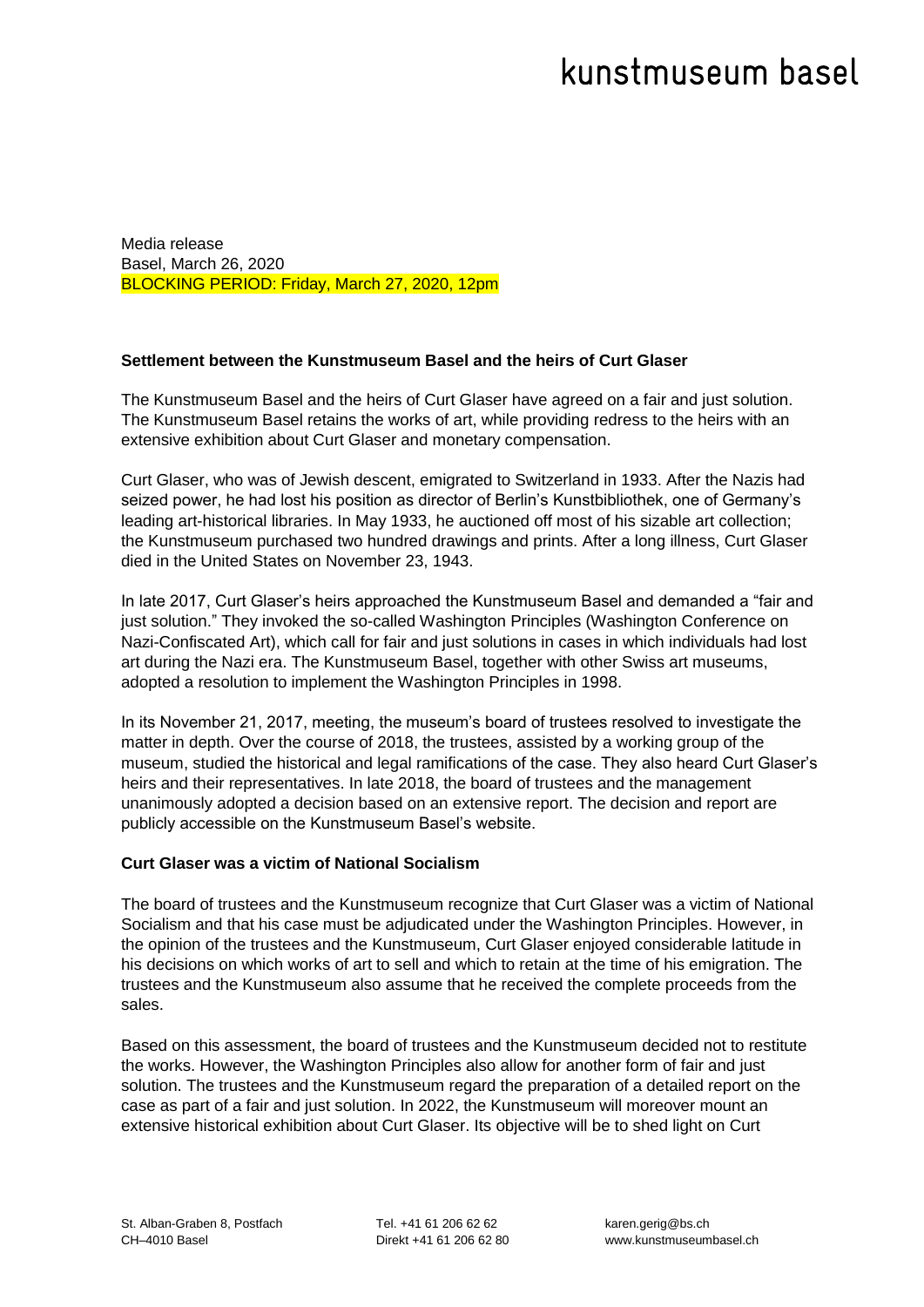Glaser's work as a collector, art historian, art critic, and museum director, with those works from his collection that have entered the Kunstmuseum Basel's holdings as central exhibits. Lastly, the board of trustees and the Kunstmuseum recommended negotiations with the heirs concerning a possible monetary compensation.

The report was shared with the Government of the canton of Basel-Stadt in late 2018. The Government approved the negotiations with the heirs and signaled its willingness to provide funding assistance for the exhibition about Curt Glaser. The board of trustees and the Kunstmuseum are most grateful to the Government for its support.

The negotiations with the heirs of Curt Glaser took place in 2019. The representatives of Curt Glaser's heirs traveled to Basel. The works formerly owned by Curt Glaser in the Kunstmuseum's collection were appraised. In early 2020, the parties arrived at a mutually agreeable settlement concerning the monetary compensation, which will be paid from the Kunstmuseum's acquisitions funds. The parties have agreed not to disclose the settlement figure. The board of trustees and the Kunstmuseum would like to use this opportunity to thank the representatives of the heirs again for the constructive cooperation.

The board of trustees and the Kunstmuseum believe that this decision and settlement reflect the museum's firm commitment to provenance research and the Washington Principles. Over the past decade, follow-up conferences and the work of scholars have refined those principles. That is why we have now been able to arrive at a different decision than in 2008, when the government of Basel declined to enter negotiations.

## *Elisabeth Ackermann, President of the Government:*

"The Government welcomes the agreement achieved in the Kunstmuseum's negotiations with the heirs. The thorough investigation of the case and the exhibition honoring Curt Glaser's work, in combination with the monetary compensation, represent a fair and just solution based on the Washington Principles. The Government believes that the Kunstmuseum has handled the matter in exemplary fashion."

## **Contact us for further information:**

Felix Uhlmann, president, board of trustees, Kunstmuseum Basel, felix.uhlmann@rwi.uzh.ch, Tel. +41 61 279 70 00

Karen N. Gerig, head of communications, Kunstmuseum Basel, karen.gerig@bs.ch, Tel. +41 61 206 62 80